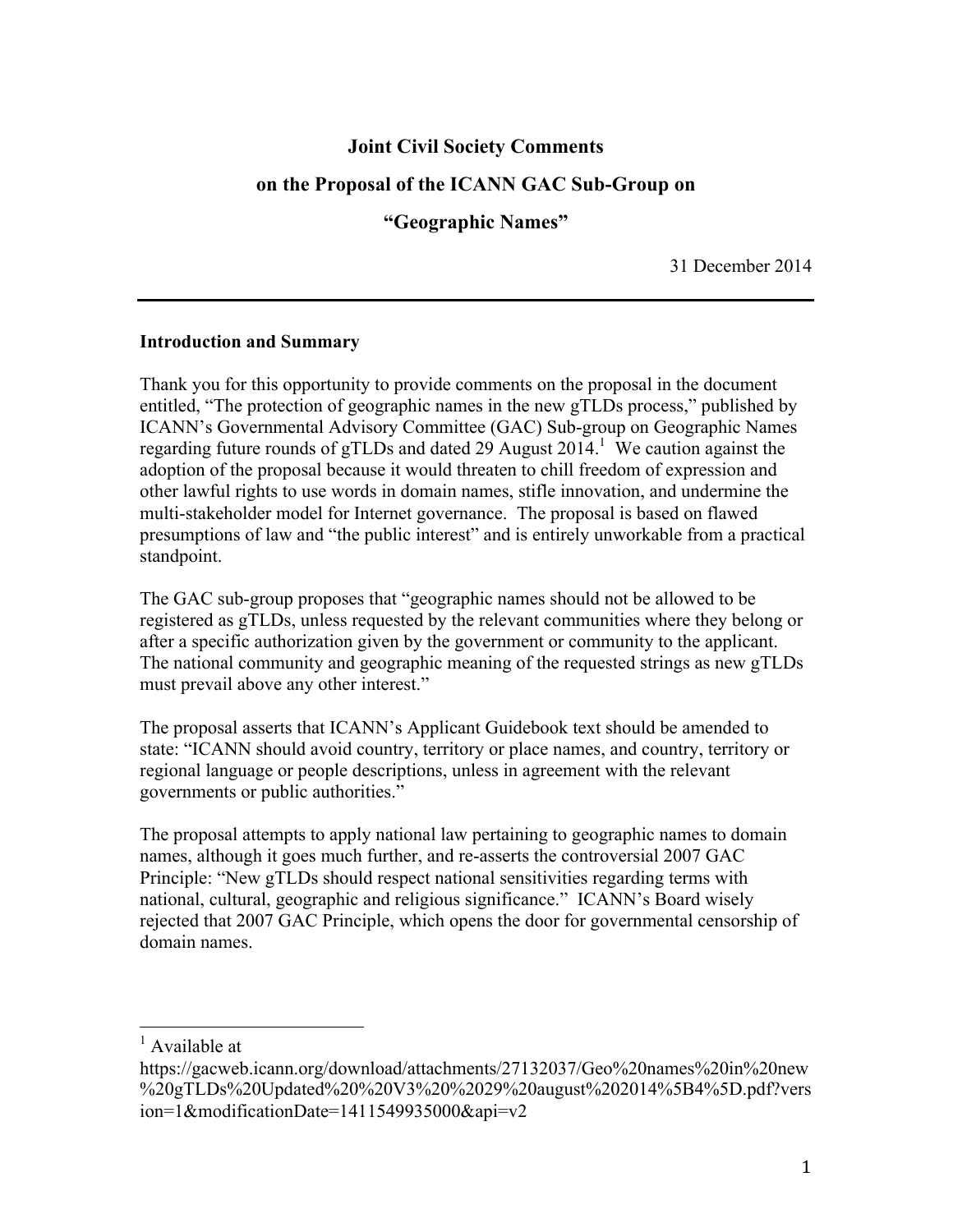Unfortunately this proposal is based on fundamental misinterpretations of international law around geographic names; it is overbroad, vague, arbitrary, and entirely unworkable in practice. Furthermore, it would severely chill freedom of expression, innovation, and the free flow of information on the Internet should the proposal become global domain name policy.

One of the historical reasons the Internet has flourished is precisely because permission was not required of governments before ideas were allowed to be expressed or otherwise spread in the domain name system. Yet this proposal undermines the principles of permissionless innovation and freedom of expression by creating a "permission-required" domain name system, although permission *from whom* and *for what* is entirely unknowable in advance.

## **Proposal Based on False Understandings and Misapplications of Law**

Despite the document's labeling of this proposal as pertaining to "geographic names" there is nothing in international law to support the proposal's creation of new worldwide exclusive rights to control the use of words in the domain name system.

The proposal misapplies trademark law and conflates national regulation of geographic indicators with an exclusive worldwide right to regulate language in domain names. Legal rights regarding geographic indicators only regulate the commercial use of marks in connection with specific goods and services, and in only specific territories – they do not create a blanket right to regulate the use of words in the domain name system in all categories of goods and services, and in all nations of the world.

International law pertaining to the restriction of sovereign names and identifiers does not recognize geographic names outside of a specific country's borders. The proposal ignores important territorial restrictions and extends protection to the entire world. This proposal would create worldwide exclusive rights for governments to regulate the use of words in domains that are not legitimately based in any law.

## **"Public Interest" Presumed Prematurely**

Besides the fundamental misapplications of law, the proposal also relies upon questionable presumptions of what is in the "public interest" and thus the most appropriate policy for ICANN to pursue.

ICANN domain name policy impacts many diverse stakeholders with a variety of legitimate interests, including freedom of expression rights and other noncommercial interests, commercial interests, and the interests of governments. All of these are supposedly balanced in the policy development process to reach a consensus that takes into account all the stakeholders' interests.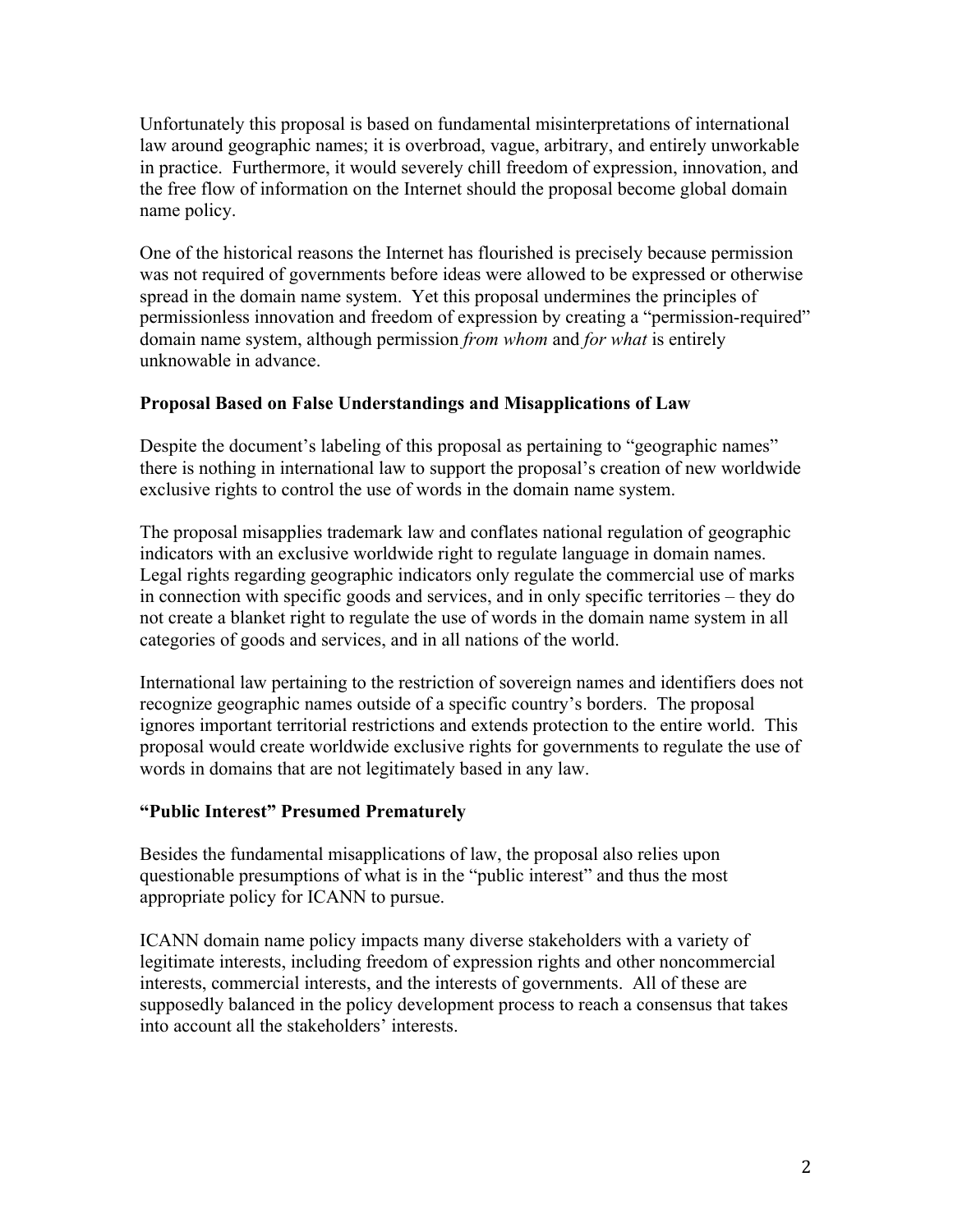In contrast, the GAC document boldly asserts: "The national community and geographic meaning of the requested strings as new gTLDs must prevail above any other interest." No argument is given for this proposition, however.

ICANN's policy development process was established to balance the various competing legitimate interests, including the interests of governments, so it is not appropriate for a GAC sub-group to presume that in that conversation among all interests that the governments' specific view would naturally prevail as "the public interest." Let's not skip the conversation with all stakeholders about what policy would best reflect the public interest. A discussion about the rights of Internet users to free expression weighed against a government's interest to regulate words used in domain names would be a good starting point. This proposal presumes that a single stakeholder (the GAC) is the exclusive arbiter of "the global public interest", a position that significantly undermines ICANN's multi-stakeholder policy development process.

# **Undermines Freedom of Expression Rights**

One of the biggest concerns with the proposal's implementation is its chilling impact on freedom of expression in the Internet domain name system. While the document never uses the word, what it proposes in operation is *censorship*. The proposal entirely ignores freedom of expression rights in domain names and makes no mention or consideration for those legitimate interests of Internet users in its analysis.

Since the Internet's inception, courts of law throughout the world have generally recognized Internet users' freedom of expression rights to use domain names.<sup>2</sup> Indeed the World Intellectual Property Organization (WIPO) cites freedom of expression rights as one of the primary reasons that there are so many disputes regarding the use of Internet  $domain$  names. $3$ 

Article 19 of the Universal Declaration of Human Rights guarantees everyone the right to freedom of opinion and expression including the "freedom to hold opinions without interference and to seek, receive and impart information and ideas through any media and regardless of frontiers." There is no exception made for exchanging ideas in the Internet domain name space; indeed the guarantee is explicitly clear that free speech rights apply

<sup>&</sup>lt;sup>2</sup> See *Taubman Co. v. Webfeats*, 319 F.3d 770, 778 ( $6<sup>th</sup>$  Circuit 2003) "the domain name is a type of expression, no different in scope than a billboard or a pulpit". See also *Shell Trademark Mgmt. BV v. Canadian AMOCO*, No. 02-01365, 2002 U.S. Dist. LEXIS 9597, at \*10-11 (N.D. Cal. May 21, 2002) analogizing domain names to road signs. See also *Center for Democracy and Technology v. Pappert*, 337 F. Supp.2nd 606, 651 (E.D. Pa. 2004) holding a statute requiring the blocking of access to particular domain names and IP addresses amounted to an unconstitutional restraint on speech. See also *ACLU v. Reno* which held that the Internet is entitled to the full protection given to media like the print press under freedom of expression rights. 521 U.S. 844 (1997).

<sup>3</sup> http://www.wipo.int/amc/en/center/faq/domains.html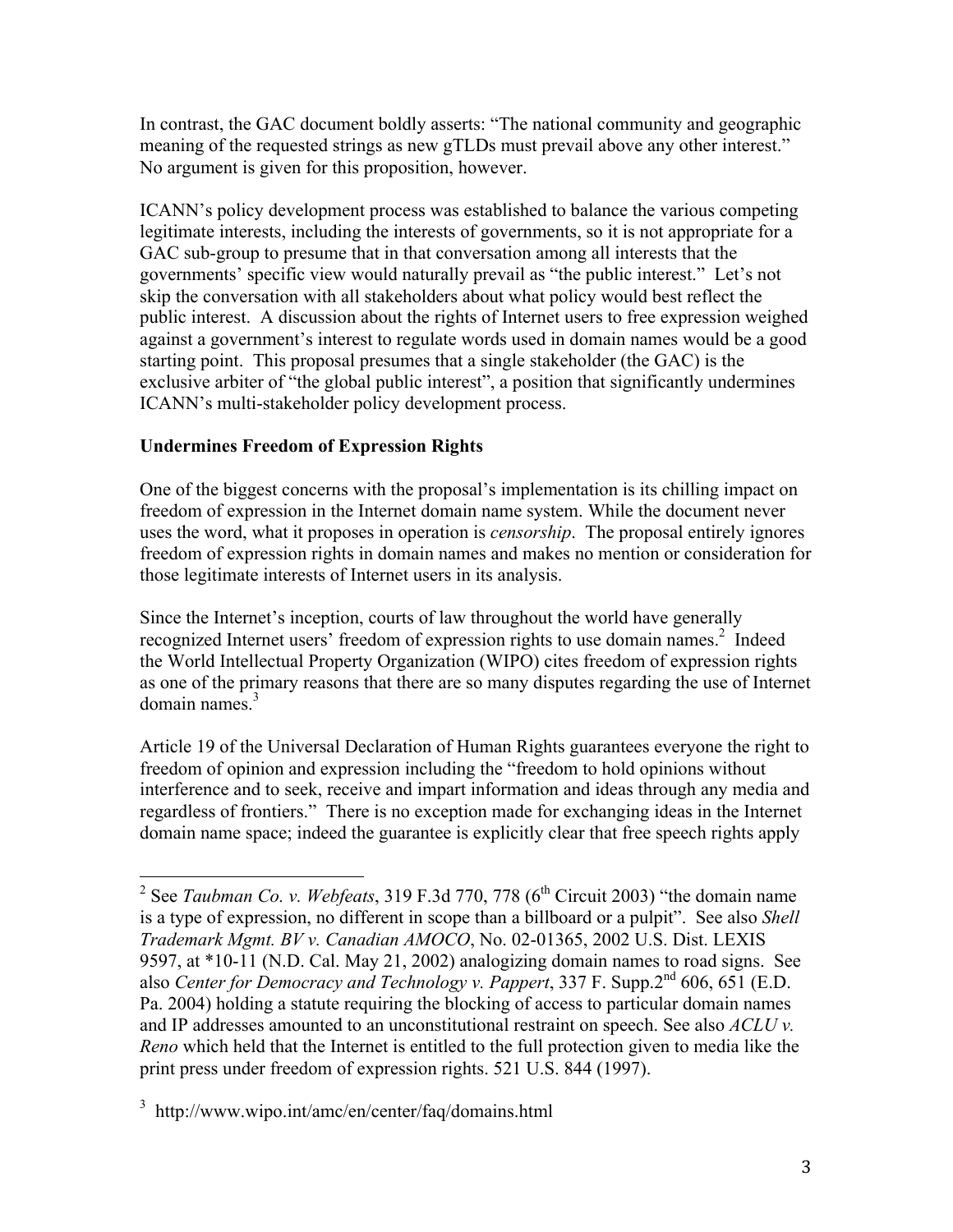regardless of the type of media and the breadth of the reach of the communication. Article 19 of the UNDHR speaks directly to the Internet age and global domain name policy, although adopted the UN General Assembly half a century ago. Other international legal instruments such as the International Covenant on Civil and Political Rights create similar free speech obligations, which are binding on nations to protect the rights of Internet users to communicate freely on the Internet.

The GAC proposal ignores the existing new gTLD policy passed by ICANN's GNSO Council, including "Principle G", which states, "The string evaluation process must not infringe the applicant's freedom of expression rights that are protected under internationally recognized principles of law." Recommendation 3 of ICANN's "Implementation Guidelines" reinforces the GNSO's intention to respect domain name applicants' freedom of expression rights in domain names. <sup>4</sup> These initial protections built by the GNSO to protect applicants' free expression rights would be significantly curtailed by the policy change proposed by the GAC sub-group.

Despite longstanding internationally accepted and legally binding obligations to protect freedom of expression and the GNSO's effort to protect free expression in the initial policy, the GAC proposal does not even consider these rights, nor does it consider free expression as furthering the public interest anywhere in its analysis.

Important public governance obligations, such as protection for free expression rights, cannot be avoided simply by outsourcing governance functions to private corporations, such as ICANN. It is no longer an acceptable argument to claim that because ICANN is a private corporation, it owes no obligation to protect Internet users' free expression rights. ICANN undertakes public governance functions and so will have to evolve its understanding of the responsibilities it has to protect the fundamental rights of Internet users in its policies, especially if it wishes to maintain those functions in the future.

## **Unworkable Practically: Too Broad, Uncertain, and Vague**

 

Another significant concern about the proposal to restrict geographic names is that it is completely unworkable from a practical standpoint. The proffered restriction on entire categories of words in domain names is excessively broad, vague, uncertain, and arbitrary. Given the broad categories of words restricted, the different meanings of words, and the many languages in the world, it would be impossible to predict which words must receive advance permission before ICANN will consider them in a gTLD application.

The proposal reaches too far  $-$  it would restrict any and all words that, in a single government's view, are of "national interest" – including names of "regions of countries, regions of continents, sub-regions of countries, rivers, mountains, among others."

<sup>&</sup>lt;sup>4</sup> http://gnso.icann.org/en/issues/new-gtlds/summary-principles-recommendationsimplementation-guidelines-22oct08.doc.pdf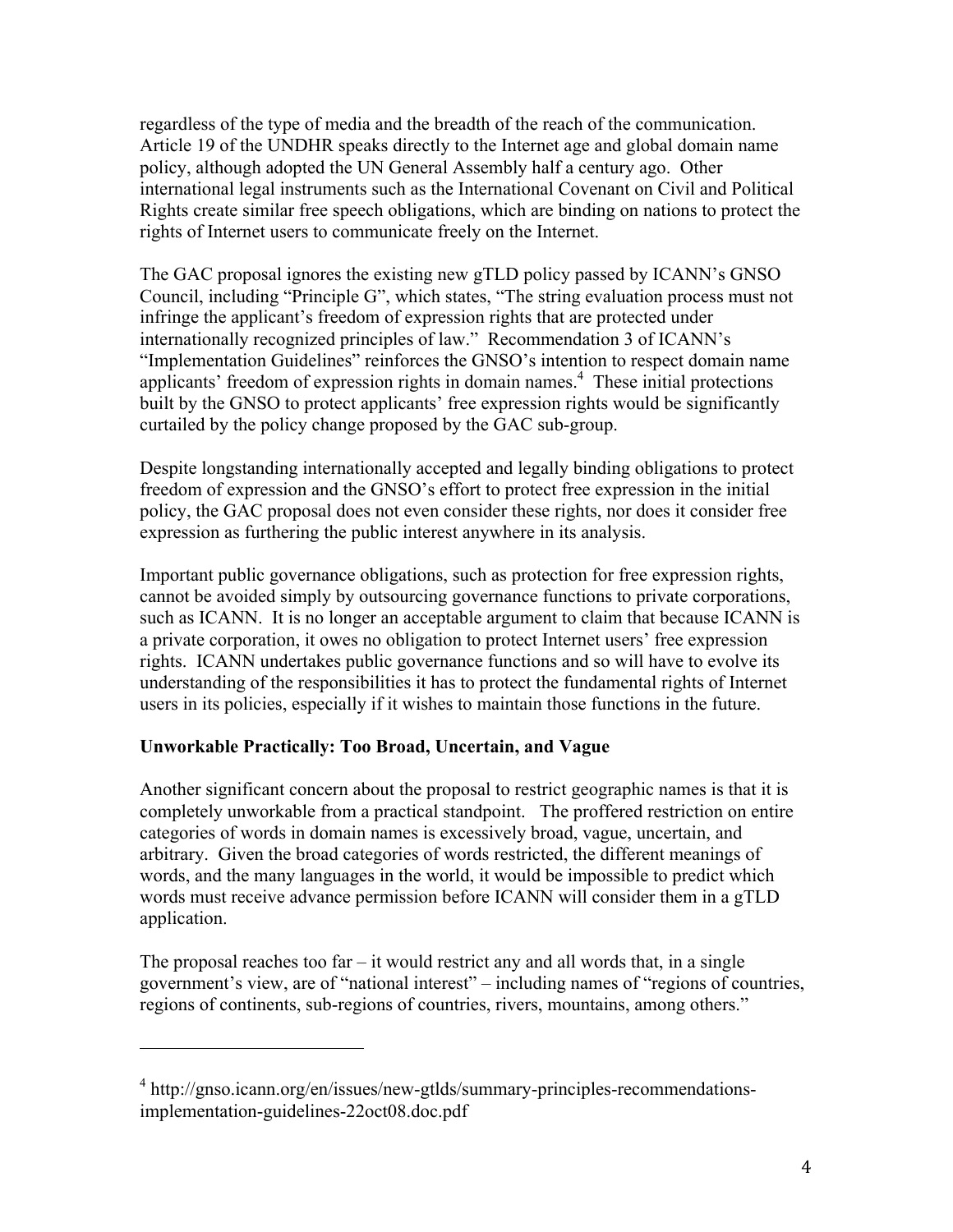Although not geographic names per se, the GAC Sub-group's proposed restrictions additionally extend to words that describe *people* or *languages*. How could any applicant realistically be expected to know which words every government (or other relevant authority) in the world lays claim to? Obviously such a policy is unworkable due to the overly broad, vague and uncertain abridgements on expression it would impose. Additionally, the proposal's arbitrariness is ripe for abuse and confusion in the administration of the domain name system.

The proposal is also problematic for its substantial lack of clarity regarding which "relevant governments or public authorities" must provide permissions before a word can be used in a domain name. Take the simple yet illustrative example of the Great Lakes Region and international waterway straddling Canada and the U.S. From whom should an applicant obtain permission before the words "Great Lakes" can be used in a gTLD? Who are the "relevant governments and authorities" that must provide permission before the gTLD can go forward in such case? Is it the government of the United States, Canada or both? Perhaps the State of Michigan or the province of Ontario must be consulted, too. What about the sovereign Indian Nations after which the Great Lakes of Huron, Ontario, Michigan, and Erie were named – would their permission be required also should any application include those words? The lack of clarity as to which relevant authorities must provide advance permission for a gTLD application to go forward and the lack of clarity as to which words require advance permission render the proposal entirely unworkable from a practical standpoint.

Under the GNSO's adopted policy, Recommendation 1 of its New gTLD Implementation Guidelines clearly states that "all applicants…should be evaluated against transparent, and predictable criteria, fully available to the applicants prior to the initiation of the process… No subsequent selection criteria should be used in the selection process." How the GAC Sub-group's proposal on geographic names could be adopted without repealing the GNSO's policy, which requires objectively knowable and predictable criteria, has not been discussed.

### **A Permission-Required DNS is Anti-Innovation**

Another problematic aspect of the GAC Sub-group's proposal on geographic names is the number and complexity of permissions required before gTLDs are allowed to proceed. This will have a stifling effect on innovation. The proposal adds burdensome red-tape, will slow the development of the Internet, and saddles consumers with higher costs and restricted choices. This plan basically creates a veto power that any government or other relevant authority could exercise over any proposed gTLD. It invites politicization into the DNS administration, which is unhealthy to the growth and development of the Internet.

Permissionless innovation is a fundamental characteristic of the Internet that contributed dramatically to its growth and beneficial development. It would be unfortunate for ICANN to move the DNS into a permission-required environment, where any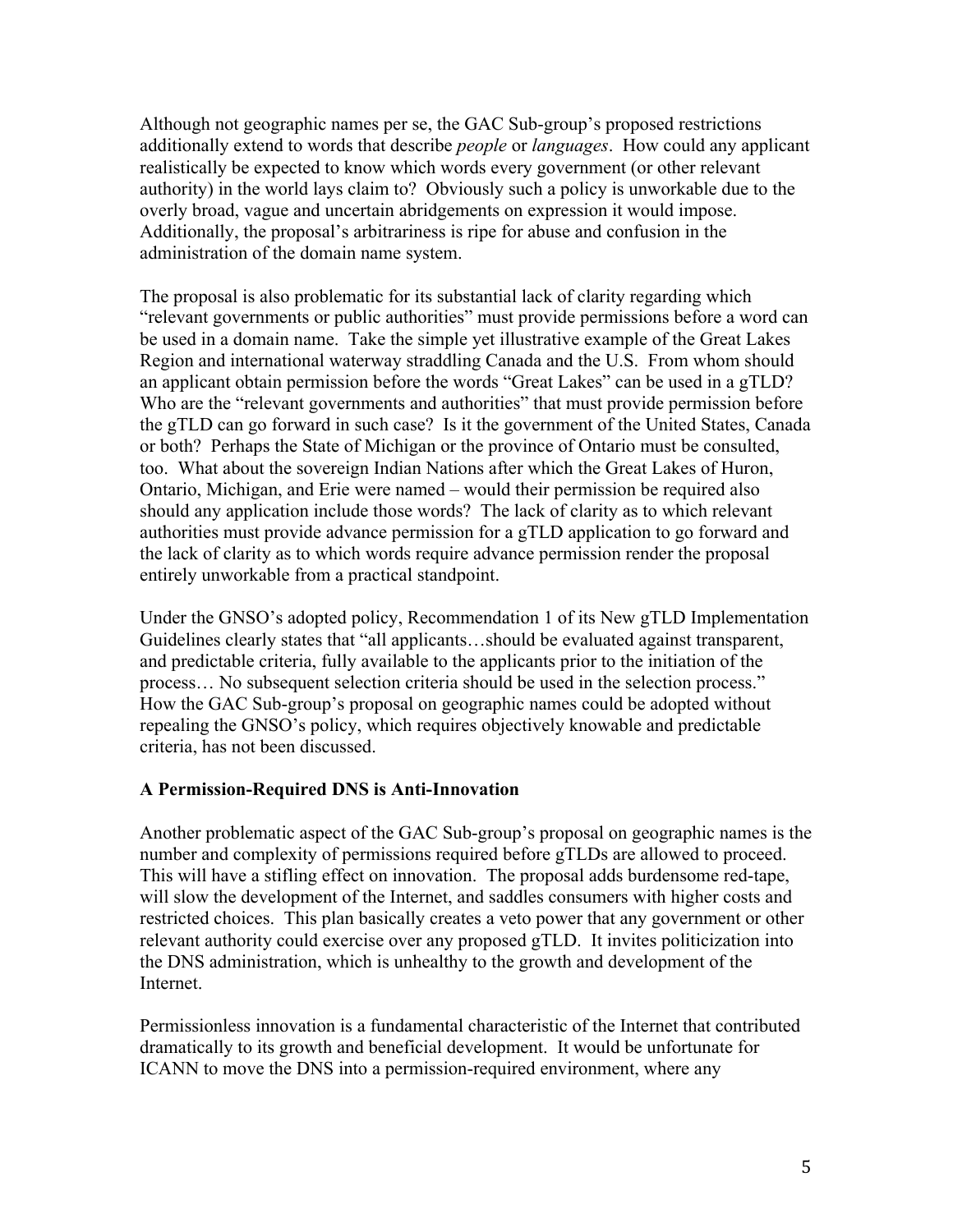government in the world can veto any gTLD which contains a word it unilaterally claims invokes national sensitivities.

An analysis of the possible benefits of the proposal weighed against the harms to innovation and free expression would be an important step of any serious consideration of such a policy's adoption.

## **Inappropriate Forum - Policy Laundering?**

ICANN is an inappropriate forum to undertake the creation of new "intellectual property like" global rights to geographic names. As a technical coordinator, ICANN is not an international legal regime and its board has neither the expertise nor the authority to create new exclusive rights to categories of words. If the governments in the GAC Subgroup believe there is a legitimate need for such new rights, those efforts should be directed toward proper lawmaking and treaty channels. International legal regimes such as the World Trade Organization or WIPO were established by governments to harmonize legal rights across borders and similar proposals around geographic names have been debated for years at the WTO and have failed.

Inventing exclusive new global rights to words would seriously undermine ICANN's legitimacy and credibility to manage the domain name system. At a time when many are watching ICANN to see if it has matured enough to be cut lose from the US NTIA, opening itself up to charges of "policy laundering" by inventing new rights to geographic names would not help the organization's credibility. While the proposal's drafters may have some legitimate concerns regarding the use of certain limited geographic names, ICANN is not the appropriate forum for creating such new rights.

## **Conclusion: An Unbalanced Proposal that Should be Rejected**

The GAC Sub-group's proposal to amend ICANN policy to grant governments and other "relevant authorities" a veto over any new gTLD application is very problematic and should be rejected. It is based on a dubious interpretation of international law and questionable conclusions as to what policy best reflects the public interest as a whole.

The proposal is excessively broad in the categories of words that it restricts and excessively vague and burdensome in the permissions it requires to proceed with a gTLD in future rounds. Freedom of expression rights to domain names would be severely abridged and innovation stifled by the ability of any government to veto any gTLD as proposed. Furthermore the proposal re-asserts the controversial 2007 GAC Principle that requires gTLDs to "respect national sensitivities regarding terms with national, cultural, geographic and religious significance." Thus the proposal sets a dangerous precedent for building government censorship into the DNS. In other words, it is a bad policy for Internet freedom that should not be adopted.